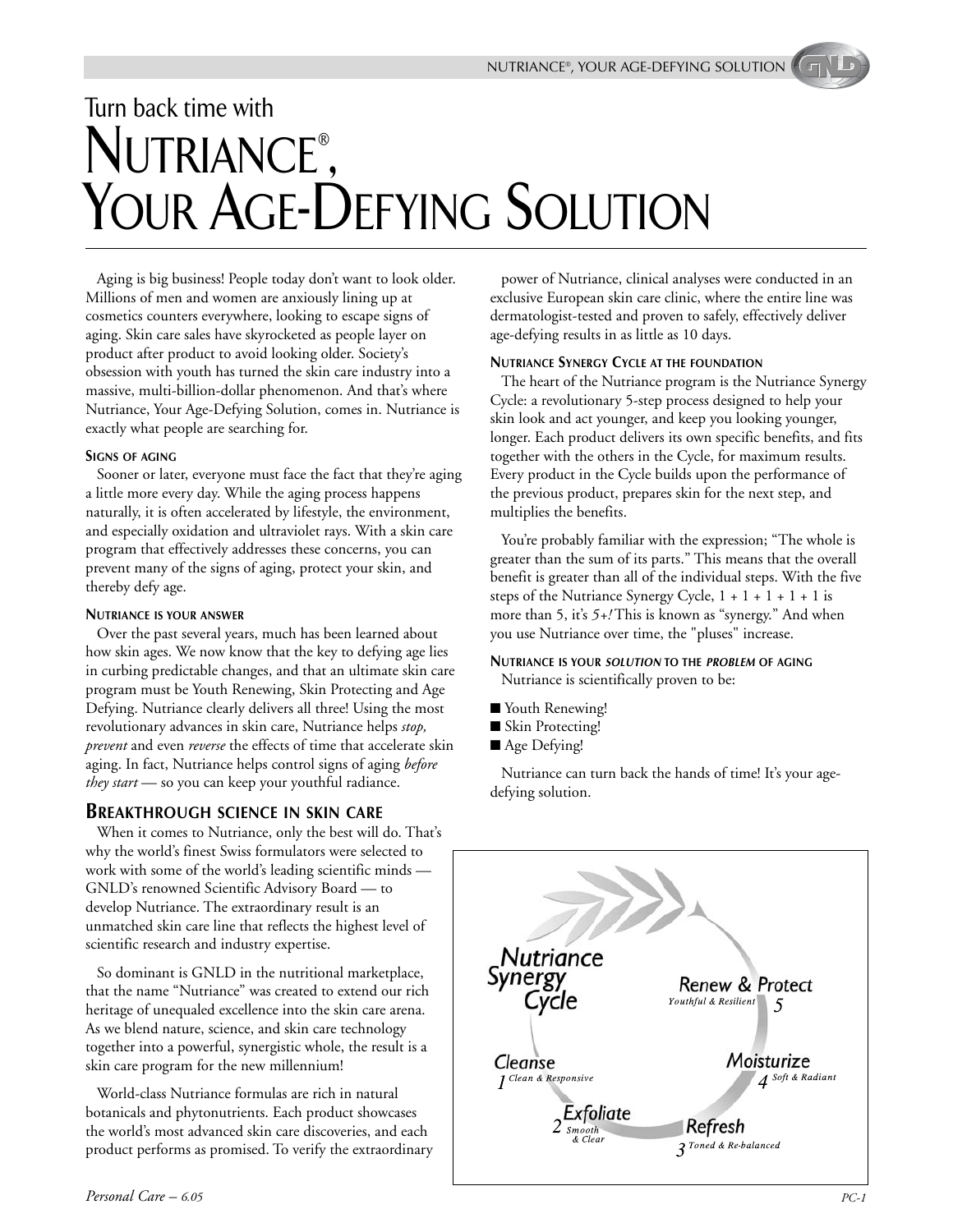

# **THREE NUTRIANCE DIFFERENCES**

There are thousands of skin care products on the market and then there's Nutriance. What sets Nutriance apart from the others, and what makes this program indeed age-defying, is our three "Nutriance Differences:"

- **1. SPECIALLY-SELECTED BOTANICAL EXTRACTS**
- **2. ANTIOXIDANT AND UV PROTECTION**
- **3. ACTIVATED CELLULAR RESPONSE**

## **1. SPECIALLY-SELECTED BOTANICAL EXTRACTS**

All Nutriance facial cleansers, toners and moisturizers contain carefully-selected botanical extracts targeted for your particular skin type. Each natural ingredient was chosen specifically to help your skin achieve and maintain an ideal, youthful moisture/lipid balance. Supplementing your skin's moisture levels with selected extracts enables your skin to more effectively retain the moisture it produces. As moisture levels increase, skin looks smoother and younger. Wrinkles, fine lines and pores diminish, revealing a soft surface texture.

- The Normal to Dry skin formulas contain these selected botanicals: Orange Flower Extract, Eyebright Extract (Euphrasia), Ivy Extract, and Sweet Almond Extract, to help skin *turn up* lipid production.
- The Combination to Oily skin formulas contain these selected botanicals: Witch Hazel Extract, Tormentil Extract, White Oak Bark Extract, and Sage Extract, to *turn down* lipid production.

# **2. ANTIOXIDANT AND UV PROTECTION**

Nutriance provides the deepest level of antioxidant and ultraviolet protection.

Collagen and elastin are important skin components. They form the resilient structure that keeps your skin firm and smooth. Damage from oxidation and ultraviolet rays can threaten youthful collagen and elastin structure, break down elasticity, and cause skin to wrinkle and sag.

- In addition to specially-selected botanical extracts targeted for each skin type, Nutriance delivers a second powerful herbal blend to help boost antioxidant and immune protection against factors that can accelerate aging: Green Tea and Echinacea. Included in our cleansers, toners, moisturizers and Renewing Antioxidant Treatment are Green Tea to help protect youthful structure and elasticity from breakdown caused by oxidation, and Echinacea to support healthy immune function.
- Without antioxidants, aging accelerates. Nutriance also provides three important antioxidant vitamins, Vitamins E, C, and A, to support and protect youthful skin.

**Vitamin E**, the skin's ultimate antioxidant protector, saturates the lipid areas inside and outside cells, including membranes, and constantly protects against free radical attack.

**Vitamin C** and its related constituents deliver antioxidant protection to the watery portions of cells. Vitamin C is also essential for skin healing and the formation of collagen.

**Vitamin A** offers antioxidant protection for lipid portions of cells, stimulates cell production and enhances the texture, firmness, and moisture level of your skin.

There is considerable concern about oxidative damage from free radicals within the collagen of the skin. Vitamins E, C and A together help stop this damage!

#### **ULTRAVIOLET PROTECTION**

Nutriance protects against both UVA and UVB radiation! The two Nutriance moisturizers, plus Renewing Antioxidant Treatment and Skin-Defending Sunscreen, contain fullspectrum UVA and UVB sunscreens. It's important to know the difference between them:

- **UVA** is for aging. UVA rays break down the collagen and elastin fibers in your skin and cause wrinkles.
- **UVB** is for burns and "bad" things like skin diseases. When your skin burns, it can lead to melanoma, a deadly form of skin cancer.

Nutriance helps prevent wrinkles and photo-aging two ways: 1) By delivering broad-spectrum UV protection, which helps minimize cells' exposure to ultraviolet rays and the oxidation damage which can occur, and 2) By fortifying cells with powerful antioxidants to minimize destructive impact on skin. This age-defying combination helps your skin stay more youthful, firm and resilient!

# **3. ACR: ACTIVATED CELLULAR RESPONSE**

GNLD has solved a problem that no one else has been able to solve. It's common knowledge that skin cells naturally renew, but with age, that process slows down. We've discovered a breakthrough method to stimulate skin cell metabolism, by using the skin's natural tendency to renew safely, without relying upon the use of assaulting acids. This unique system brings nutrients to the basal skin layer, where they stimulate and speed up cellular renewal. The process is called ACR: Activated Cellular Response — GNLD's most important age-defying breakthrough!

#### **KNOW YOUR SKIN TYPE**

In order to experience maximum results from Nutriance skin care products, you must first know your skin type, because individual skin types have different needs. The four skin types are:

- *Dry.* Skin feels tight or itchy and shows tiny wrinkles. Skin may be somewhat flaky.
- *Normal.* Skin feels neither dry nor oily, but is somewhere in the middle.
- *Combination.* Nose and chin (and possibly forehead) can be oily, while the cheeks are dry.
- *Oily.* Skin produces more "sebum" or oil than average, which can lead to blemishes.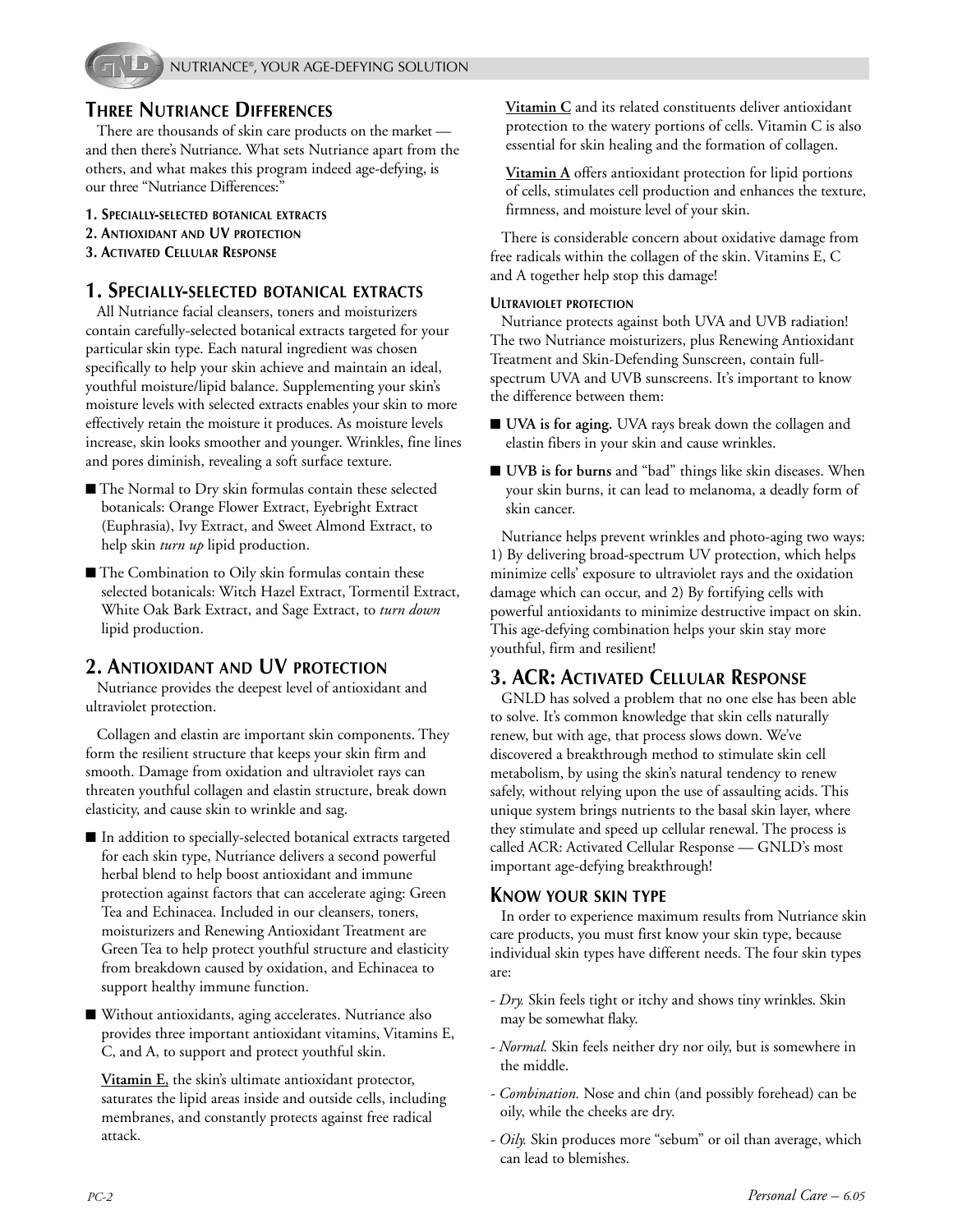NUTRIANCE®, YOUR AGE-DEFYING SOLUTION

#### **INDIVIDUAL VARIATIONS**

Your skin also has unique needs according to its color, your geographic location, and the extreme changes you experience with the seasons of the year. The Scientific Advisory Board took these factors into account in the creation of Nutriance. No matter what your skin type, color or circumstance, Nutriance has a skin care program in place that is ideally suited to your needs.

# **NUTRIANCE SYNERGY CYCLE**

As described earlier, each Nutriance product is designed to act with the others to form a synergistic system. To enjoy the full benefits of the system, follow each important step of the Nutriance Synergy Cycle: Cleanse, Exfoliate, Refresh, Moisturize, and Renew & Protect your skin.

#### **STEP 1: CLEANSE**

Cleanse your face and neck with Refreshing Facial Cleanser or Foaming Gel Cleanser. Nutriance cleansers gently, effectively remove facial oils, makeup and other surface impurities, leaving your skin feeling clean and responsive to the next step. Each cleanser helps your skin find the appropriate moisture-lipid balance, to promote youthful moisture retention.

The mild foam in Nutriance Foaming Gel Cleanser makes it ideal for close, comfortable shaves. Following shaving, skins feels dramatically more touchable — soft, smooth and firm.

#### **STEP 2: EXFOLIATE**

The second step is to exfoliate with Purifying Facial Scrub. This is a special pampering that you give your skin one, two, or three times a week, depending on your skin type.

This exceptional formula stimulates circulation and accelerates cellular renewal with ultra-fine Walnut Powder and Witch Hazel, and soothes with Aloe Vera and Chamomile.

You can use Purifying Facial Scrub either at the basin or in the shower. You'll feel the ultra-fine grains gently clear away dead skin cells, stimulate circulation, and leave your skin incredibly soft and smooth.

#### **STEP 3: REFRESH**

Complete the final stage of cleansing with Refining Toner or Balancing Toner. These mild toners remove the last traces of surface impurities while balancing and refreshing your skin.

Nutriance toners deliver selected botanicals tailored to your skin type, which help rebalance moisture-lipid levels. Plus, Green Tea & Echinacea deliver herbal antioxidant activity and immune support. As you tone your skin, pores will appear smaller and your skin will take on a healthy glow. Both of the toners are alcohol free and gentle to your skin.

You can either moisten a cotton ball with your toner and gently sweep it across your face, or splash it on after shaving.

#### **STEP 4: MOISTURIZE**

Enriching Moisturizer and Revitalizing Moisturizer effectively hydrate your skin, as well as boost natural moisture retention with specially selected botanicals. Green Tea helps neutralize free radicals before they can damage cells, Echinacea helps support healthy immune function, and broad-spectrum UVA and UVB sunscreens defend collagen and elastin to protect against photo-aging. Aloe Vera soothes and helps skin retain moisture. The result? Fine lines and wrinkles diminish! Your skin looks and feels younger.

#### **STEP 5: RENEW & PROTECT**

GNLD's exclusive breakthrough product, Renewing Antioxidant Treatment, is like nothing else found on the market.

Only Renewing Antioxidant Treatment contains GNLD's most advanced skin care discovery: ACR — Activated Cellular Response. Proven to be Youth Renewing, Skin Protecting, and Age Defying, this exclusive formula stimulates activities inside cells, reawakens skin metabolism, and "reverses time" for skin cells. Fresh, new cells rise to the surface quickly and naturally, filling in lines and wrinkles, and enhancing skin's moisture retention abilities. In as little as 10 days, tired, sluggish metabolism can be reversed. Skin looks, acts and feels younger, softer and smoother!

Renewing Antioxidant Treatment delivers potent antioxidant protectors, Vitamins E, C and A, to intercept and neutralize free radicals that prematurely age skin. Green Tea and Echinacea offer additional antioxidant protection and immune support.

This extraordinary formula also halts accelerated photoaging with broad-spectrum UVA/UVB protection to help maintain skin's youthful structure and elasticity.

Totally unique Renewing Antioxidant Treatment is available only from GNLD. With every day you use it, you do something incredible for your skin: you defy age.

#### **NUTRIANCE SYNERGY CYCLE PROGRAM RESULTS**

This phenomenal skin care program can have you looking more youthful in less than 10 days. Your skin will look and feel better than it has in years! It's going to feel clean, hydrated, healthy, soft, smooth and firm like never before. Better still, over time, you'll look *years younger!*